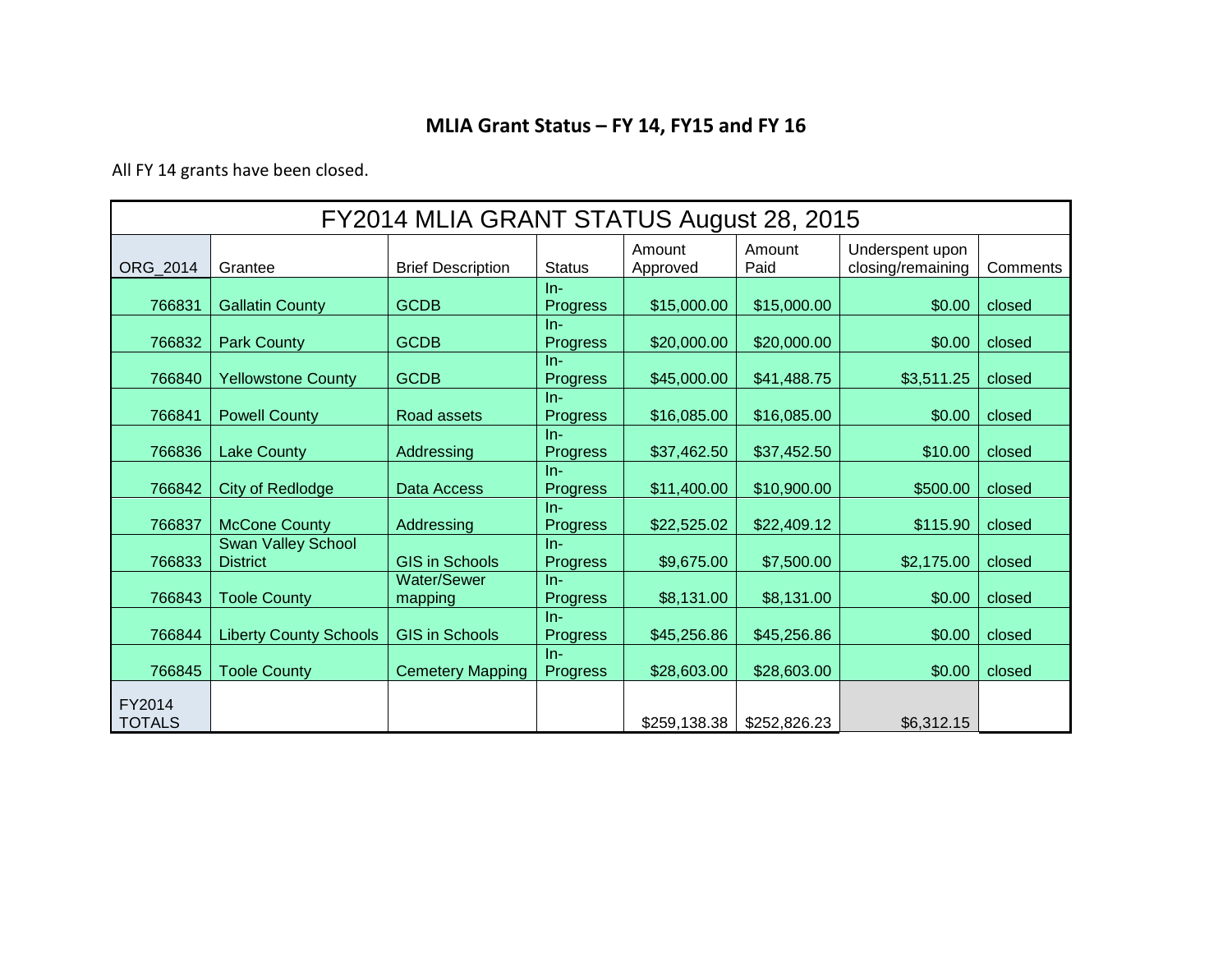| FY2015 MLIA GRANT STATUS August 28, 2015 |                          |                          |                          |                    |                |                                      |                 |
|------------------------------------------|--------------------------|--------------------------|--------------------------|--------------------|----------------|--------------------------------------|-----------------|
| ORG_FY15                                 | Grantee                  | <b>Brief Description</b> | <b>Status</b>            | Amount<br>Approved | Amount<br>Paid | Underspent upon<br>closing/remaining | Comments        |
| 766846                                   | <b>Carbon County</b>     | <b>PLSS</b>              | $In-$<br>Progress        | \$33,000.00        | \$33,000.00    | \$0.00                               | <b>Closed</b>   |
| 766832                                   | <b>Park County</b>       | <b>PLSS</b>              | $In-$<br><b>Progress</b> | \$20,000.00        | \$4,053.99     | \$15,946.01                          | <b>Extended</b> |
| 766847                                   | <b>Twin Bridges</b>      | <b>PLSS</b>              | $In-$<br><b>Progress</b> | \$20,850.00        | \$10,226.50    | \$10,623.50                          | <b>Extended</b> |
| 766841                                   | <b>Powell County</b>     | Road classification      | $In-$<br>Progress        | \$15,870.00        | \$10,602.04    | \$5,267.96                           | <b>Closed</b>   |
| 766848                                   | Shelby                   | Water/Sewer<br>mapping   | $In-$<br><b>Progress</b> | \$36,050.00        | \$36,050.00    | \$0.00                               | <b>Closed</b>   |
| 766849                                   | <b>Sanders County</b>    | Web GIS                  | $In-$<br><b>Progress</b> | \$15,152.00        | \$15,152.00    | \$0.00                               | Closed          |
| 766837                                   | <b>McCone County</b>     | Road asset<br>inventory  | $In-$<br><b>Progress</b> | \$12,966.00        | \$1,135.80     | \$11,830.20                          | <b>Extended</b> |
| 766850                                   | <b>Mineral County</b>    | <b>Cemetery Mapping</b>  | $In-$<br>Progress        | \$14,723.00        | \$14,723.00    | \$0.00                               | <b>Closed</b>   |
| 766851                                   | Livingston               | <b>GIS Development</b>   | $In-$<br>Progress        | \$18,900.00        | \$18,900.00    | \$0.00                               | <b>Closed</b>   |
| 766852                                   | University of<br>Montana | <b>Fire Atlas</b>        | $In-$<br>Progress        | \$18,973.00        | \$18,898.63    | \$74.37                              | <b>Closed</b>   |
| 766853                                   | Ft. Belknap              | <b>FTBGIS</b>            | $In-$<br>Progress        | \$23,365.00        | \$23,363.49    | \$1.51                               | <b>Closed</b>   |
| 766854                                   | <b>Teton County</b>      | Web GIS                  | $In-$<br>Progress        | \$14,852.00        | \$14,852.00    | \$0.00                               | <b>Closed</b>   |
| 766855                                   | <b>Blaine County</b>     | <b>GIS Development</b>   | $In-$<br><b>Progress</b> | \$19,552.00        |                | \$19,552.00                          | <b>Extended</b> |
| 766856                                   | <b>Broadus</b>           | Metadata                 | $In-$<br>Progress        | \$20,000.00        | \$20,000.00    | \$0.00                               | <b>Closed</b>   |
| 766857                                   | <b>Lincoln County</b>    | Web GIS                  | $In-$<br>Progress        | \$18,740.00        | \$18,719.51    | \$20.49                              | <b>Closed</b>   |
| FY2015<br><b>TOTALS</b>                  |                          |                          |                          | \$302,993.00       | \$239,676.96   | \$63,316.04                          |                 |

Four of the fifteen grants have been extended until June 30, 2015. Blaine County just needed more time to submit their invoice.